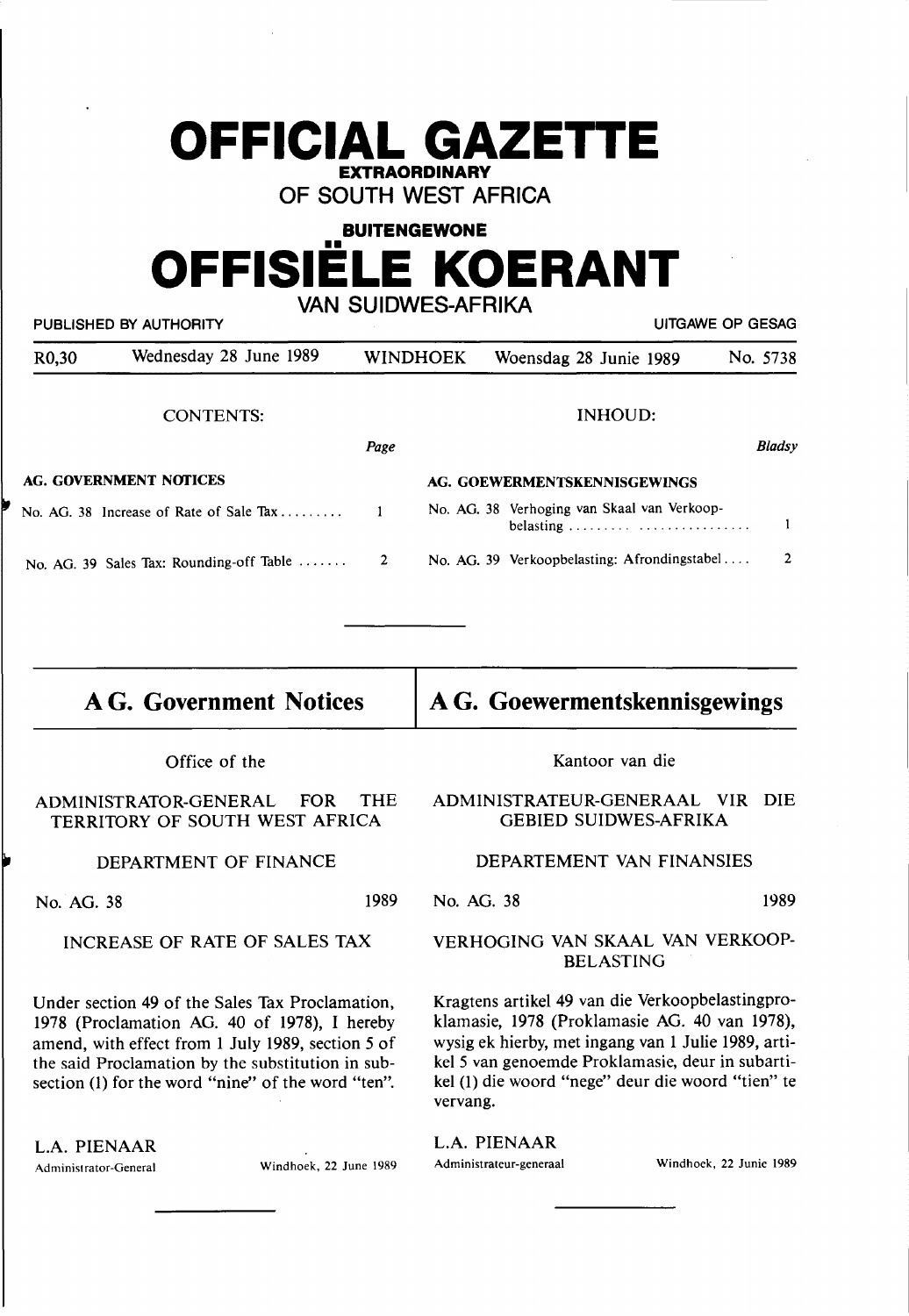### DEPARTMENT OF FINANCE

No. AG. 39 1989

78).

## SALES TAX: ROUNDING-OFF TABLE

The Rounding-off Table compiled by the Secretary for Finance and set out in the Schedule is hereby made known for general information in ier to be used by every auctioneer and vendor calculating the amounts to be included or ded in terms of section 10 of the Sales Tax oclamation, 1978 (Proclamation AG. 40 of

### DEPARTEMENT VAN FINANSIES

No. AG. 39 1989

### **VERKOOPBELASTING: AFRONDINGS-TABEL**

Die Afrondingstabel wat deur die Sekretaris van Finansies opgestel en in die Bylae uiteengesit is, word hiermee vir algemene inligting bekend gemaak ten einde deur elke afslaer en ondernemer gebruik te word by die berekening van die bedrae verkoopbelasting wat ingevolge artikel 10 van die Verkoopbelastingproklamasie, 1978 (Proklamasie AG. 40 van 1978), ingereken of bygetel moet word.

1 1 .<br>.<br>.

> ·~ la de se

1

**INVESTIGATION** literatur. **Jakimana** 

 $\overline{1}$